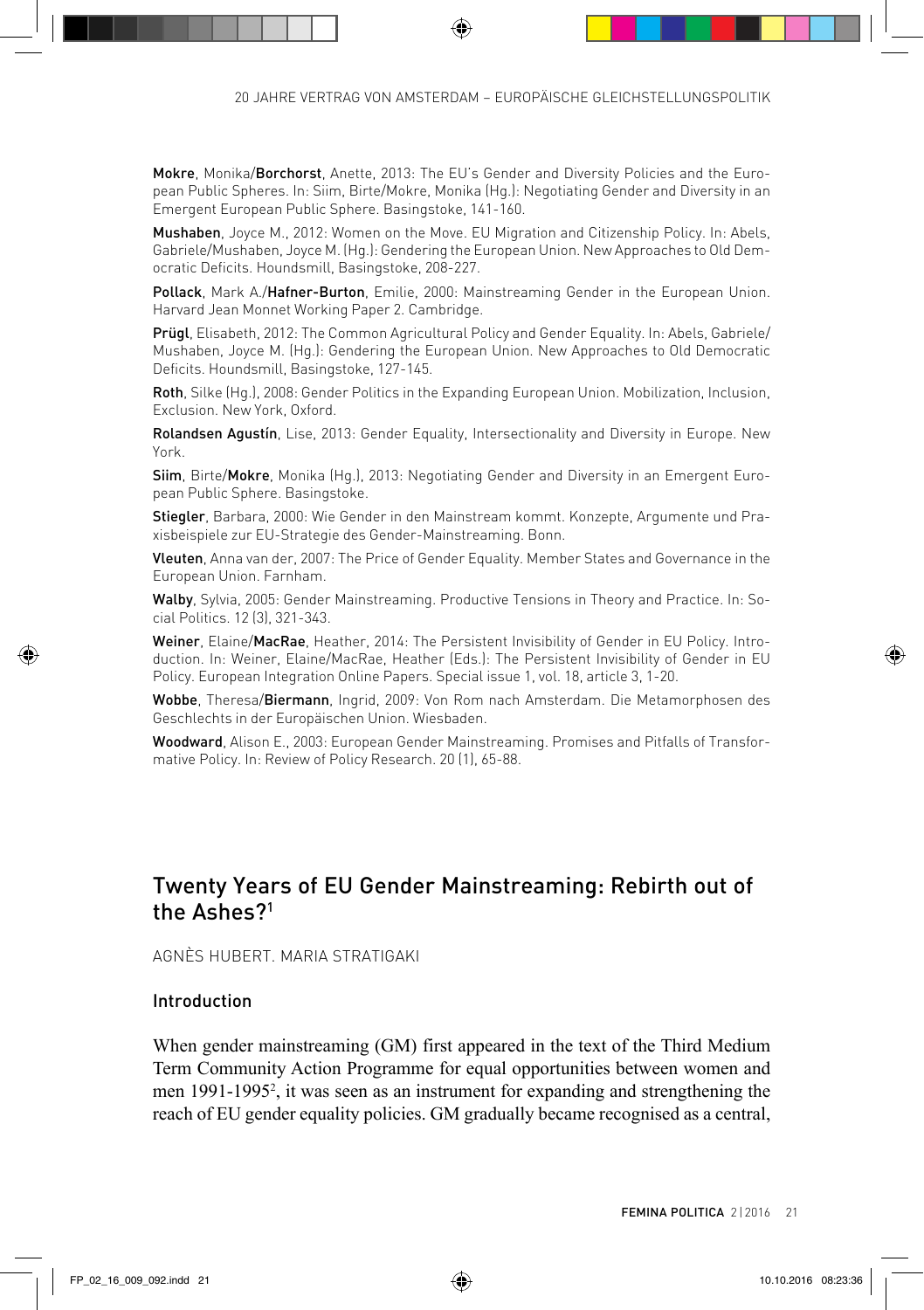innovative policy tool, particularly in the wake of the United Nation's Fourth World Conference on Women in Beijing in 1995 where the EU delegation had insisted on adding a sentence concerning its importance in all twelve areas of concern found in the Platform for Action.<sup>3</sup> Support for its formal inclusion in the EU's 1997 Amsterdam Treaty (Articles 2 and 3) was actively mobilised by feminists who demonstrated under the flag of the European Women's Lobby in the streets of Amsterdam. Since then, GM has become one of the most widely discussed, praised and criticised concepts in feminist academic literature on EU gender equality policy (see among other Liebert 2002; Lombardo/Meier 2006; Rees 1998; Squires 2005; Verloo 2001, 2005a, 2005b; Walby 2005; Woodward 2003b, Woodward 2008).

This burgeoning academic interest increased not only the *attention* paid to gender equality but also working *knowledge* of the EU policy machinery, leading to a critical re-evaluation of many Community policies from a gender perspective. Examples include macroeconomic policies (Hoskyns 2004), regional policy (Braithwaite 2000), and assessing the European constitution processes (Lombardo 2005). Some uncovered serious deficits in EU transport policy (MacRae 2010), others praised the Commission's own human resources policy (Hafner-Burton/Pollack 2009). The EU also failed to practice what it preached regarding research policy (Mergaert 2012; Mergaert/Lombardo 2014), concerning employment programs (Hubert 2012), and social policy (Stratigaki 2012); and no evidence was found of GM in EU migration policies (Mushaben 2012).

The new millennium also generated transnational research<sup>4</sup> and studies revisiting the concept of gender equality and GM through a critical frame analysis (Verloo 2007; Lombardo/Meier/Verloo 2009), its compatibility with European integration theories (Van der Vleuten 2007; Kronsell 2012), the opportunities and resistances in gendering processes and policies in the EU (Abels/Mushaben 2012), as well as problems of policy evaporation (Mergaert/Lombardo 2014; Alfama Guillén 2015) at different levels of institutions (Mergaert/Verloo/Bleijenbergh 2014). Others wrote on the dynamics among actors opposing or supporting gender equality (Van der Vleuten 2012; Woodward 2003a; Jacquot 2015). Recent studies commissioned by the European Institute for Gender Equality have concentrated on institutional capacity and strategies for implementation (EIGE 2014). With few exceptions (Jacquot 2015), the common theme linking these works has been recurrent praise for the transformative potential of the gender mainstreaming concept, coupled with criticism regarding the lack of effective implementation.

As EU insiders, we will attempt in this article to pinpoint the opportunities inherent in GM, sources of resistance to it, the major implementation hurdles it has encountered, and reasons why it has yet to realise its transformative potential in European policy making. We use the results of this investigation to discuss the ways in which we think gender mainstreaming can be used as a major strategy in the future. We argue that even though the evolution of EU gender equality policies and the use of gender mainstreaming brought major progress after 1995, EU actors failed to recognize its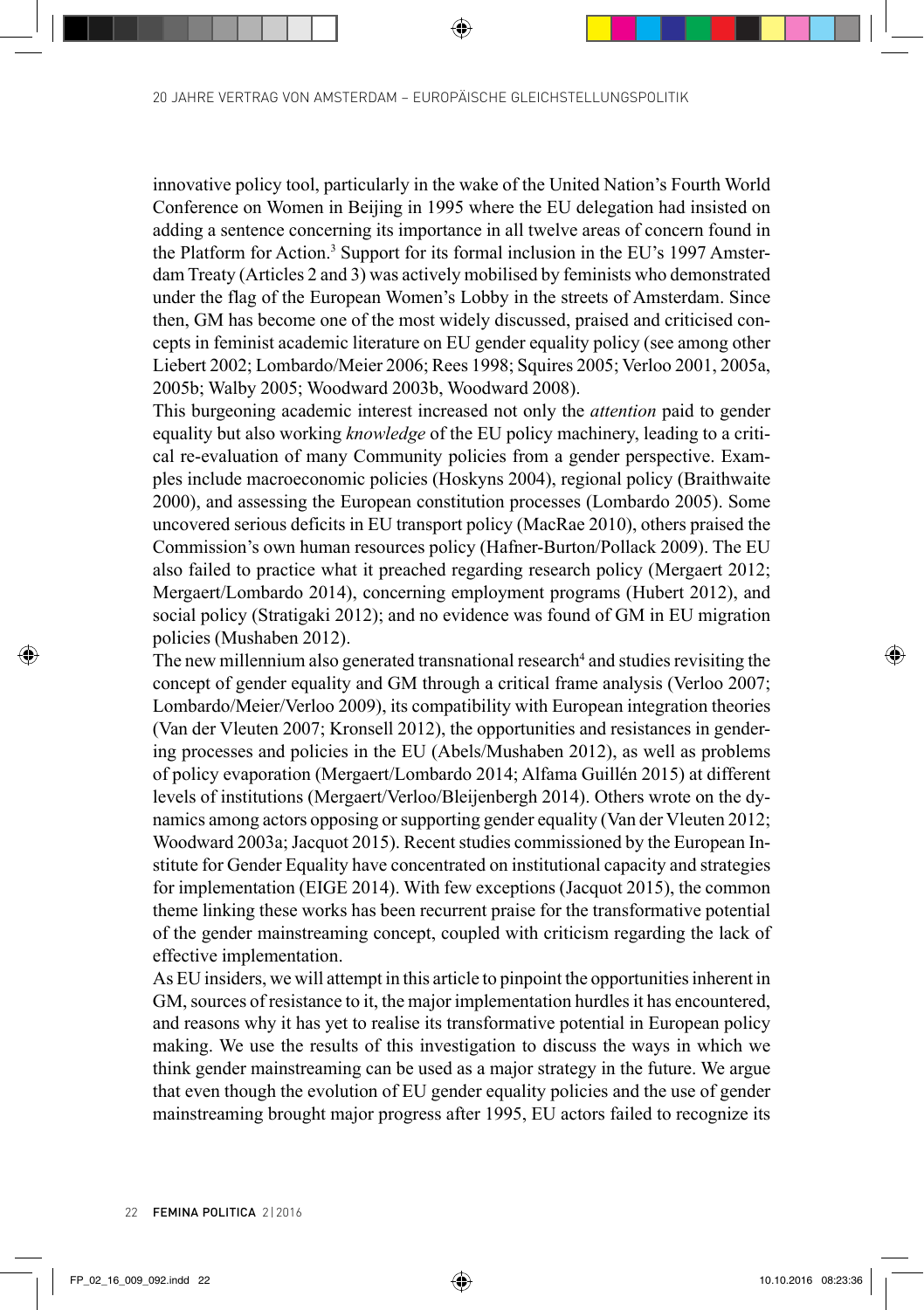value as a transversal, transformative strategy for use beyond the traditional social, employment and human rights spheres. In this context GM became vulnerable, and thus easily undermined (one could say: attacked) in conjunction with two major political-economic events that caused gender equality to lose its status as the "leading thread"5 , reducing it to a minor part of the anti-discrimination agenda, namely, the EU enlargement processes since 2004 and the economic crisis since 2008.

We build on Stratigaki's earlier argument (2005) that GM deviated from its transformative course when attempts were made to use it as a policy strategy "countering positive (affirmative) action" during the first decade of its existence. Despite this *deviation*, however, gender equality policies remained visible on the policy agenda. We argue further that GM was eventually instrumentalised to *demote* gender equality as an EU policy priority, justifying its *dilution* by allowing member states to emphasize other policy priorities. There are nonetheless good reasons to believe that abuse of the concept has not rendered it obsolete. Given its transformative potential, our goal is to highlight the opportunities for full implementation so that this promising instrument remains a source of feminist power.

Our arguments rely largely upon our experiences as feminists and with feminists working in European institutions (Hubert) and/or in policy-making bodies at the national level (Stratigaki) during the crucial period, 2005-2015. We analyze EU documents and other inside sources of information through a gendered lens to complement existing academic analyses. We add our understanding of the internal institutional conflicts and power struggles seen among diverse policy actors, political interests and pressure groups. Our argument is supported by key EU strategic documents and developments of the last decade, such as the Lisbon Strategy, Europe 2020, the Annual Growth Survey, the European Semester, Country-Specific Recommendations, Multiannual Financial Framework Programmes and political guidelines issued by European Commission Presidents Jose Manuel Barroso (2004-2014) and Jean Claude Juncker (since 2015).

We start with a brief review of GM in the early 1990s and discuss problems arising from related concepts. We then assess the backlash directed against gender equality, and the demotion of gender mainstreaming, precipitated by the 2004 Eastern enlargement, and the sovereign-debt turned Euro-crisis after 2008. We conclude by highlighting issues that suggest gender mainstreaming is actually the only effective strategy for tackling gender inequalities in the EU, as long as it is conceived and implemented in the "policy transformative way".

### Conflicts in launching with unpredictable results

Two aspects that did not attract much attention in the scholarly literature during the first phase of GM development in the EU (1995-2005) were, first, the context in which GM entered EU discourse, and the unpredictable results that emerged due to conflicting power relations accompanying its implementation. The second pertains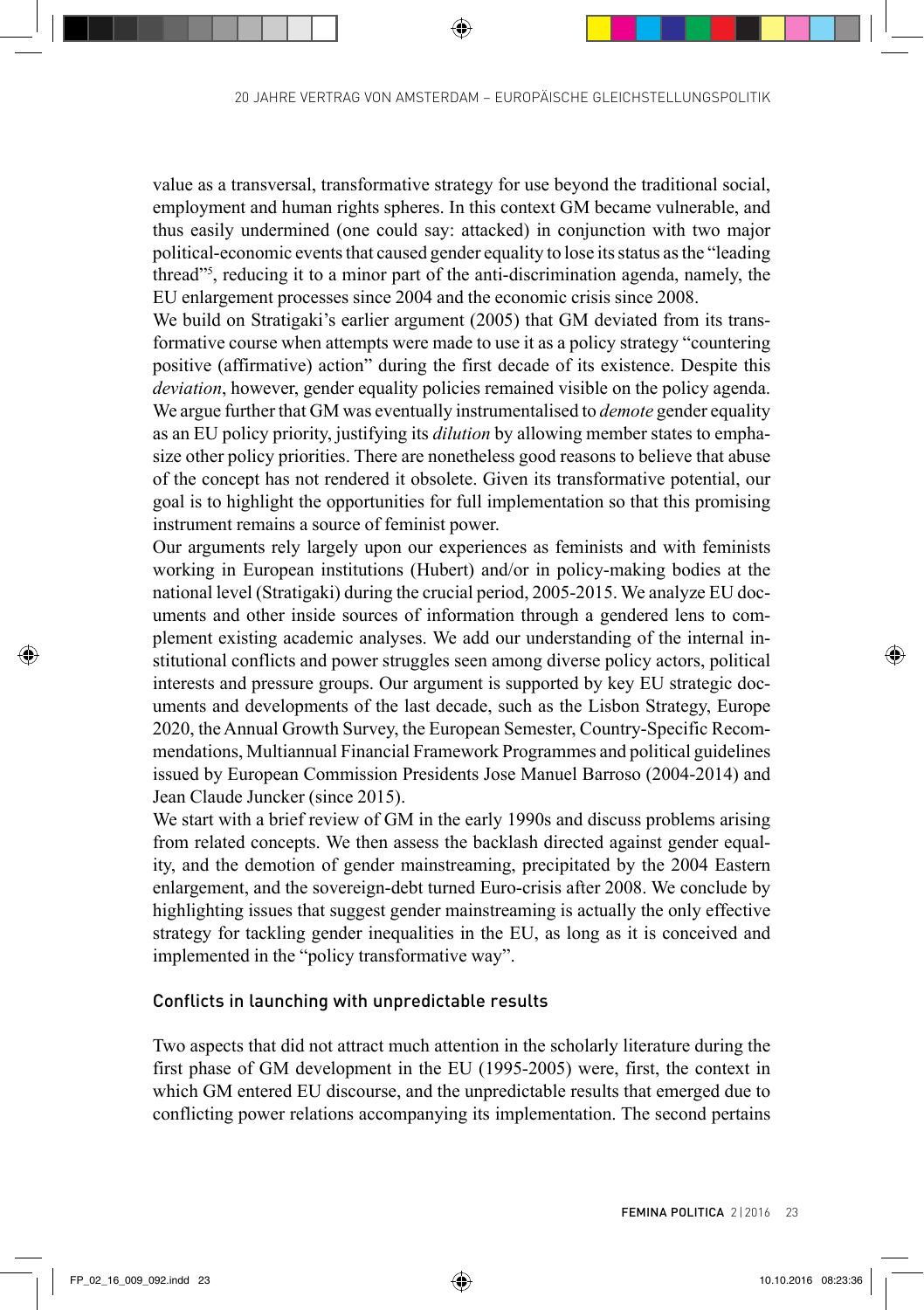to the ways in which GM terminology has featured in both generating opportunity and resistance to the concept.

#### Context of GM appearance

When gender mainstreaming appeared first in an EU policy document in the early 1990s, gender equality seemed to have reached a stand-still. Only non-binding EU recommendations on positive action were adopted. Their take-up in the Second European Action Programme for Equality between Women and Men (1986-1990) (CEC 1986), extending incentives to companies, has been marginal, limited to training and childcare provisions. Meanwhile, pressure for progress was growing. Women's labour market participation increased, the business world called governments to make it easier for women to participate fully in the labour market. Also, the 1989 creation of the European Women's Lobby offered the women's movement representation at the EU level. The fledgling Committee on Women's Rights and Gender Equality (FEMM) of the European Parliament (EP) (consulted on the Second Action Programme) stated that equality would not be achieved as long as broader issues such as the status of women in society, gender stereotyping and the lack of women in decision-making positions were not addressed. Gender mainstreaming seemed to offer the ideal tool to support this type of policy expansion.

In this context, conceptualizing and implementing GM became part of the general ongoing conflict over power relations in EU policy-making, involving institutions, national priorities, interest groups, etc. In 1991 the European Parliament (EP) Women's Rights Committee pressured for a sentence mentioning GM in the Third Action Programme. In 1995 similar pressure on the European Commission occurred when the new member state Sweden demanded to the EU in Beijing to include a mainstreaming provision in every chapter of the Platform for Action.6 Later in 1995, Anita Gradin, the newly appointed Swedish Commissioner, claimed the gender equality portfolio during the first informal meeting of the College of Commissioners. The conflictual debate this unleashed in the College triggered a series of administrative developments, such as the creation of a group of Commissioners for gender equality, which existed for twenty years. Others entailed increasing the gender equality budget, initiatives against the trafficking of women and girls, the DAPHNE Programme against gender violence, the formation of a High-level Group on Gender Equality for the Structural Funds, the introduction of a Women and Science policy, and new or enhanced directives for gender equality in the labour market and beyond. The new gender mainstreaming activities, combined with women's presence in powerful positions (Commissioners Monica Wulf-Mathies, Edith Cresson, Anna Diamantopoulou; Erin Mac Nally in the EP Budget Committee) proved very decisive in producing a wave of positive gender equality developments in the late 1990s and early 2000s.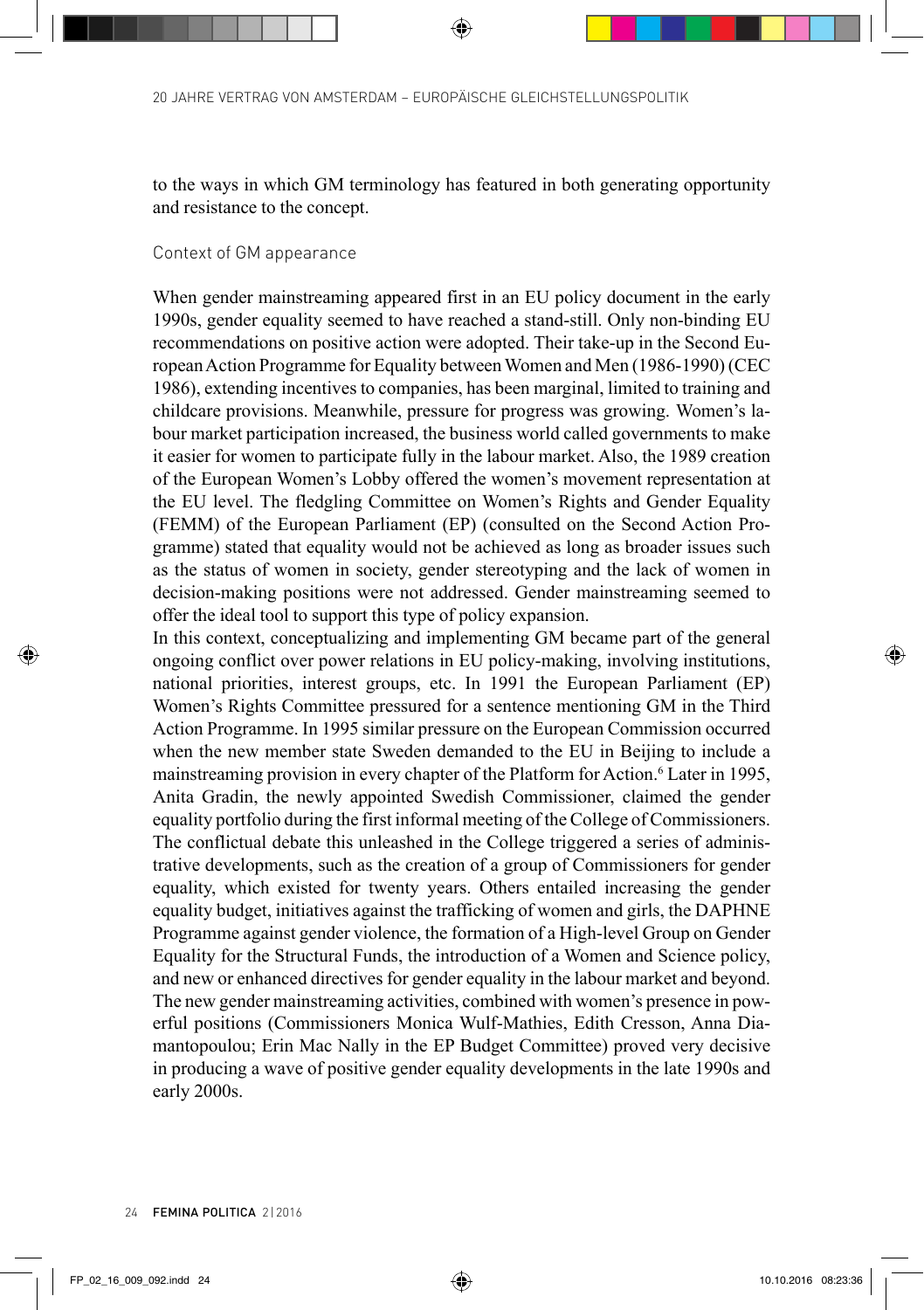#### Contesting GM terminology

The ambiguous nature of the term "gender mainstreaming" played a crucial role in these developments, as experienced inside the institutions*.* Both "gender" and "mainstreaming" have evoked more questions, confusion and misunderstanding than any other term in EU equality policies (Stratigaki 2005). Vocabulary disputes and translation issues throughout various member states have intertwined with power play and political instrumentalisation (Jacquot 2015).

At first, the concept was called "mainstreaming". Adding the term "gender" raised other controversies during the Beijing Conference, eventually resulting in "gender mainstreaming". The "mainstreaming of equal opportunities", first introduced in the Third Action Programme, initially meant widening the scope of equality policies "for women". Equal pay for work of equal value was seen to require action in other domains including women's role in decision-making, and their status in society. Existing equality policies often produced inadequate results at a time when women were sorely needed in the labour market. Both the feminist objective of women's economic independence and the utilitarian goals of the economy were forces leading to an extension of the scope of gender equality.

The European Commission eventually adopted a lighter version, understanding GM as "a new partnership between women and men" (Stratigaki 2005, 175). Its ability to realize its transformational potential in terms of EU policy became further compromised given the confusion and conflict around the word "gender" which emerged in the wake of the Beijing conference. Feminists welcomed the term, insofar as it recognized the socially constructed nature of sex inequalities. Most policy makers, however, construed it as a way of adding "men" to equal opportunities and equal treatment policies. Adding to the confusion, "gender" was often impossible to translate into other EU languages giving the impression that, when used in English, it was a concept that did not belong there. Its use in the Latin languages became associated with an anti-traditional family message and implied (sexual and homosexual) immorality thanks to the co-optation of the term by religious circles.

The profound nature of the conflict surrounding the word "gender" has resurfaced in recent public debates on same sex marriage, in which opponents have rejected the term in order to denounce the blurring of sexual identities. Some positions espoused by the Holy See are reminiscent of the vehement exchanges over the definition of the term that took place in Beijing in 1995 between the Vatican spokesman, the Iranian representative of the Khomeini Government and Cristina Alberdi, the Spanish minister for social affairs who held the EU Council presidency at the time. The conflict abated with the arrival of Irish EU commissioner Padraig Flynn and French director Odile Quintin, both faithful Catholic believers. What they said in Beijing remains confidential, but they subsequently made sure that the term "gender" did not challenge the traditional division of gender roles in EU policy documents. The 1996 Communication of the Commission on gender mainstreaming, written under the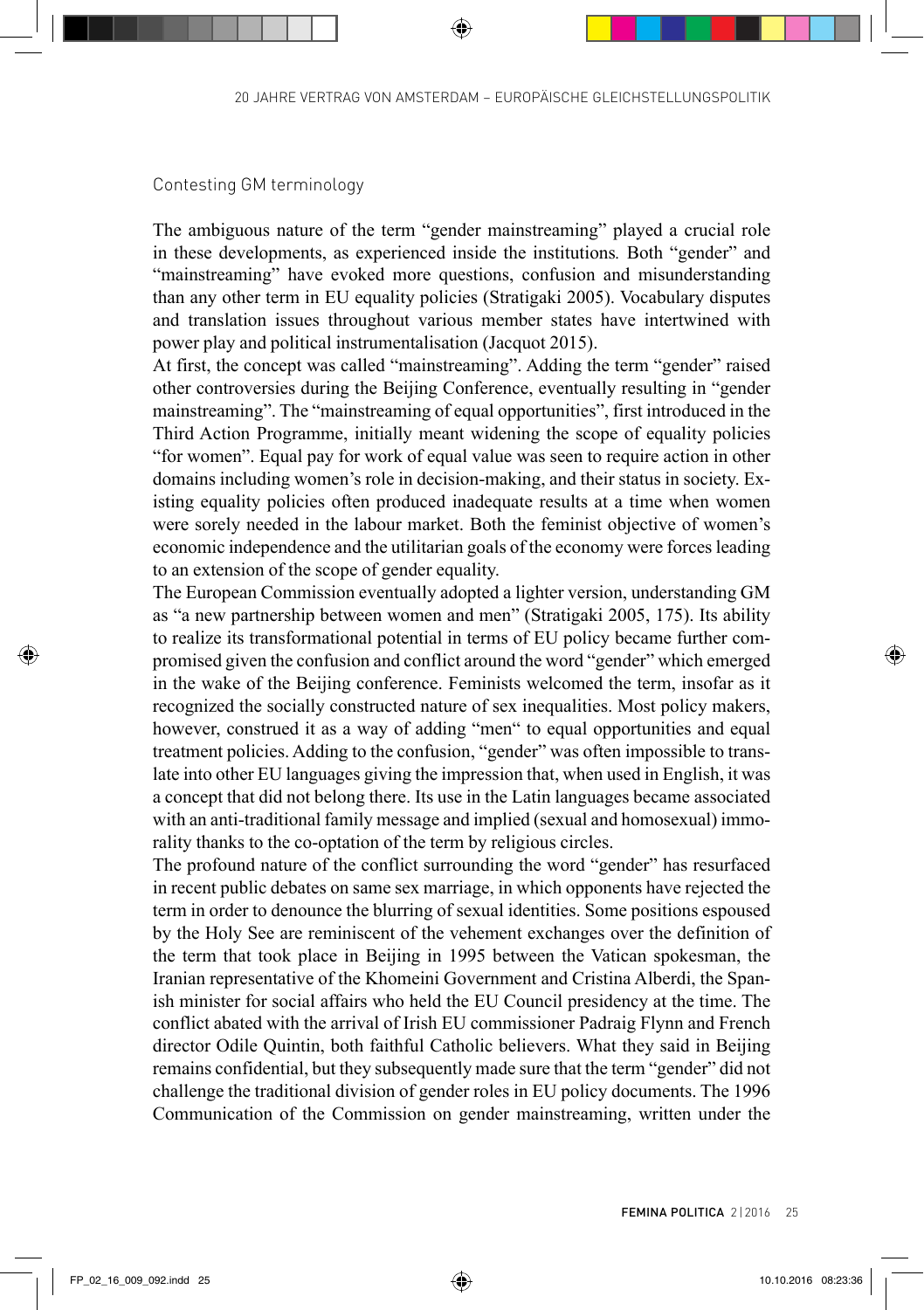tight control of Quintin is a telling example (Stratigaki 2005). The Catholic Church's resistance to the notion of socially constructed gender persists and it avidly follows EU legislation. This demonstrates the revolutionary potential of the term "gender" which points to socially constructed male domination.

The problematic connotations of the term "gender mainstreaming" make it hard to offer a definition, simple enough to be understood by policy makers inclined to be dismissive of gender equality. Indeed, no definition has ever been formally accepted at the EU level. The Commission uses the definition of its 1996 Communication that is limited to a vague "integration" objective referring to "women and men" instead of "gender".7 The EP prefers the definition advanced by the Council of Europe, prioritizing GM's concrete transformative policy goals: "the (re)organization, improvement, development and evaluation of policy processes, so that a gender equality perspective is incorporated in all policies, at all levels and at all stages by the actors normally involved in policy making" (Council of Europe 1998).

Drawing on multiple interviews conducted with policy makers in Brussels, Sophie Jacquot (2015) identified four types of (mis)understandings associated with gender mainstreaming. The first draws on the *extensive conceptualization* utilized by members of the "velvet triangle" i.e. policy makers, the research community and civil society (Woodward 2003a) for whom the challenge is to deploy it as an effective instrument for equality. Next there is the *minimalist conceptualization*, upheld by a majority of policy makers who see GM as a "politically correct" idea that does not require much effort, as if to imply that "gender equality (already) exists". Third, those who want to maintain control over their own areas of competence, by denying the relevance of a gender perspective in their (supposedly neutral) sector, adhere to a *defensive conceptualization* of the term. Last but not least, there are those who employ a *conservative conceptualization,* drawing on value based arguments to demonstrate the irrelevance of gender mainstreaming for their sector. The only "relevant" differences between women and men, in their eyes, concern traditional gender roles (e.g., the safety of cosmetics, different toys for girls and boys; product labels for women consumers).<sup>8</sup>

### EU Enlargement versus Gender Equality

The EU enlargement in 2004 to Central East European states implied serious budgetary restrictions and administrative reforms for gender equality policies. The Commission construed the goal of gender equality, first, as part of a larger anti-discrimination objective and, secondly, as a matter of fundamental rights. This tendency to increasingly merge gender equality with other inequalities resulted in merging institutional and administrative structures in the EU with the exception of the European Institute for Gender Equality (EIGE) which has retained its gender specificity since its foundation in 2006 (Hubert/Stratigaki 2011).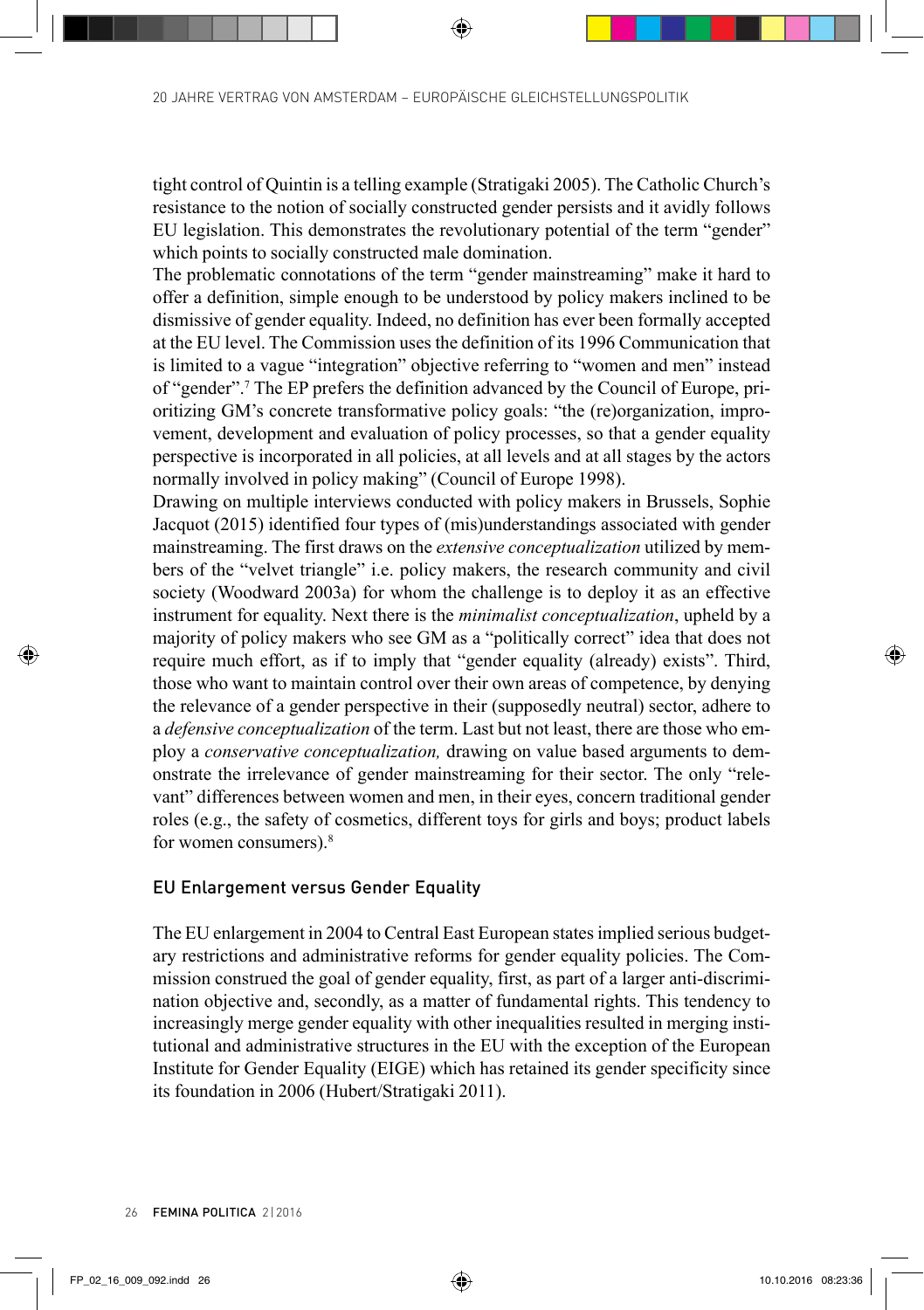### Budget restrictions

The resource scarcity currently afflicting most public administrations began before enlargement and the economic crisis. The onset of the neo-liberal era in the early 1980s was marked by a constant vilification of taxes and high praise for privatisation of public services. It has seen many variations leading to the reconfiguration of public administrations, reduced spending and reassessed national priorities.

The neo-liberal impact on the EU budget amounted to a major "recast" exercise, which merged some budget lines. The specific budget line reserved for gender equality policy in the 1990s, for example, was merged into the PROGRESS programme (2000), managed by the Directorate General for Employment (DG EMPL) based on the argument that gender should be mainstreamed into social and employment policy.9 The EQUAL Community initiative (2000-2006) replaced NOW (New Opportunities for Women) (1994-1999) in the European Social Fund (ESF). Eventually even EQUAL was replaced by a small amount of funding to implement GM as of 2007. In 2010 the specific budget line inside PROGRESS<sup>10</sup> was moved into the Rights, Equality and Citizenship Programme managed by the Directorate General for Justice.<sup>11</sup> Since then, and including the present ESF programming period 2014-2020, financial resources available for the specific pursuit of gender equality can no longer be identified. The "budgetary fence" protecting expenditures for gender equality in the EU structural funds has disappeared, as have funds for genderspecific pilot programmes.

A tentative estimate regarding all EU funding for equality promotion shows that the financial resources for gender equality rose from  $\epsilon$ 70 million in 1991 to  $\epsilon$ 220 million in 1999, falling below €50 million in 2012; this accounted for 0.20% of the EU budget in 1999, dropping to a mere 0.03% in 2012 (Jacquot 2015). In the "Strategic Engagement for Gender Equality 2014-2020", it is estimated that €5.85 billion of the European Structural and Investment Funds will be spent on measures promoting gender equality in the period 2014-2020. This amounts to 0.06% of the EU budget. On the positive side, enlargement has been accompanied by an extended commitment to "promote gender equality and eliminate discrimination" in "all" EU *policy areas*, as codified in the Lisbon Treaty, in contrast to the *community policies* formerly mentioned in Article 3 of the Amsterdam Treaty. This major extension, along with the proclaimed "deepening" of EU policy, suggested a need for even greater human and financial resources in the area of gender equality policy. However, the common belief among EU policy makers was that, in contrast to positive action measures, gender mainstreaming was a simple matter of "reorganisation" that requires no additional investment, serving the argument for diminishing the gender equality budget. This position, however, contradicted the gender mainstreaming guidelines of the Commission, which recommended that policy actors "provide an adequate budget to cover the costs of gender mainstreaming". The guidelines provided examples of possible *additional* expenses: "You may need to buy in outside expertise, organise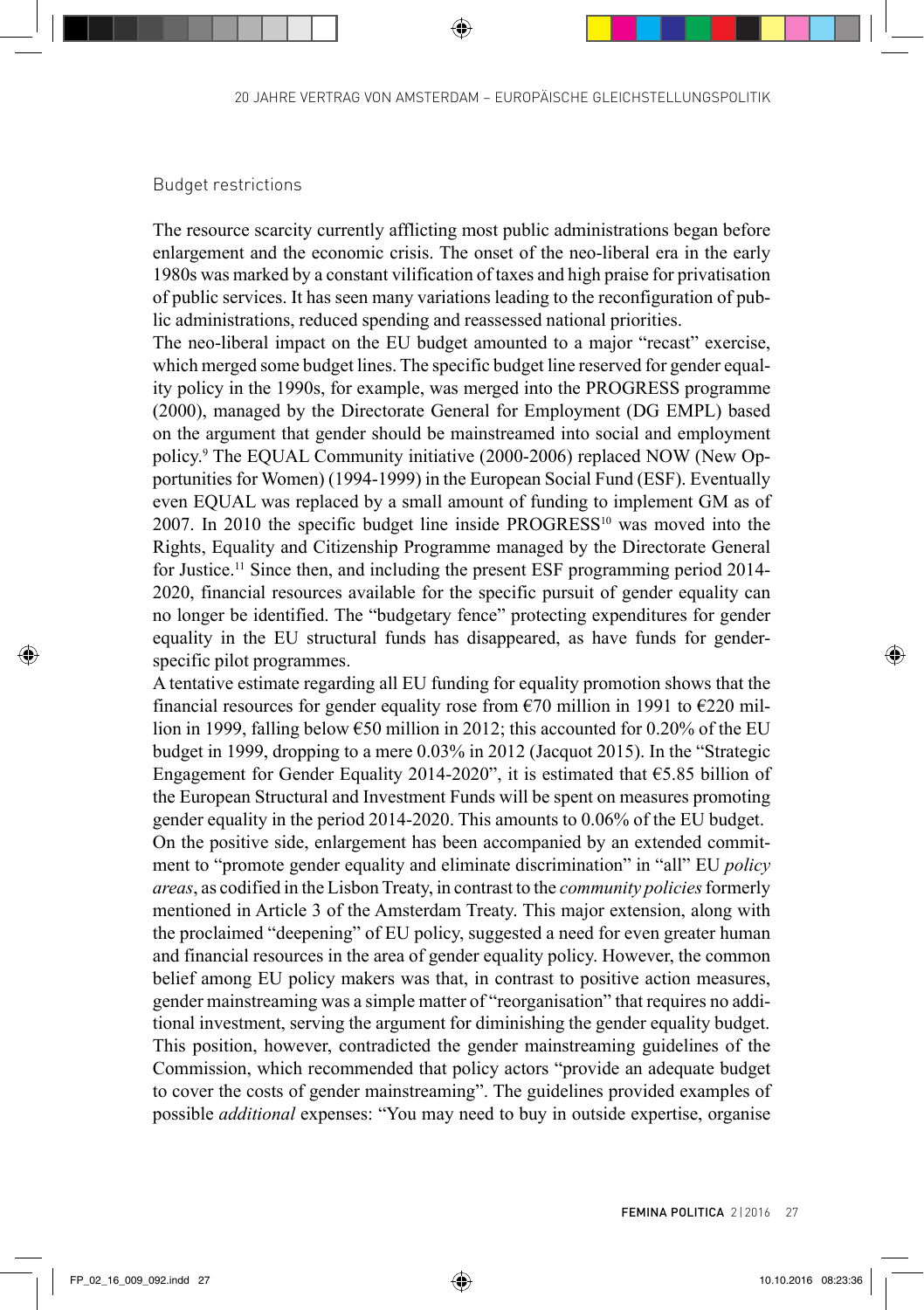awareness raising and gender training, develop gender analysis tools, organise the consultation and participation of interested parties, ensure monitoring and evaluation and measuring the results of the impact" (European Commission 2005).

Weakened gender institutions through administrative reform

Administrative reforms occurring in the wake of EU enlargement have been implemented differently, depending on the policy area, the officials involved and the level of governance. With few exceptions<sup>12</sup> gender equality institutions and programs were hit hard, resulting "in a reduction in the existing institutional capacity for gender equality policies and a tendency to view gender equality as a human right requiring only legal, judicial measures that address discrimination at an individual level"(Aseskog 2015, 67).

The "streamlining" process began with threats to the existence of the Women's Rights Committee of the EP. The European Commission itself went through a covert process of administrative shifting, which included dismantling certain gender-specific structures. The most significant change in this regard was the "neutralisation" (from 2005 onwards) and eventual elimination (as of 2010) of the Commissioners' Group on Gender Equality, which had played a decisive role since 1995 in stimulating political interest and creating momentum for gender policies in fields beyond employment (i.e. research, structural funds, development and cooperation, agriculture). The Interservice Group that had served the Commissioner's Group is the only remaining internal coordination tool for GM. Originally directors-general attended its meetings, but the level and the mandate of its participants has been consistently reduced.

The post-enlargement period also brought the transfer of the Gender Equality Unit from DG EMPL to DG JUST that implicitly shifted EU priorities from gender mainstreaming EU policies to the human rights agenda, including gender based violence. The second Barroso Commission (2010-2015) offered no functional or theoretical justification for shifting this Unit from its historical and legally stronger home in DG EMPL to the rather smaller scope portfolio of justice accorded to Commissioner Vivianne Reding. The Gender Equality Unit became part of a newly created antidiscrimination directorate in DG JUST. The risk here was concentrating on tackling individual cases, thereby undermining the transversal and structural character of the EU gender equality policy agenda. These administrative developments all converged weakening the institutional setting for gender equality in the European Commission. Our (insider) assessment of Reding's five-year record is not positive. There was little action to further the original GM agenda of moving gender equality concerns into all EU policies. Instead there was backpedaling, for example, when the Annual Gender Equality Report (produced since 1996) was absorbed into the Fundamental Rights Report. Reding's main achievements consisted of prioritizing a campaign against Female Genital Mutilation (EC 2013) and proposing a directive on Women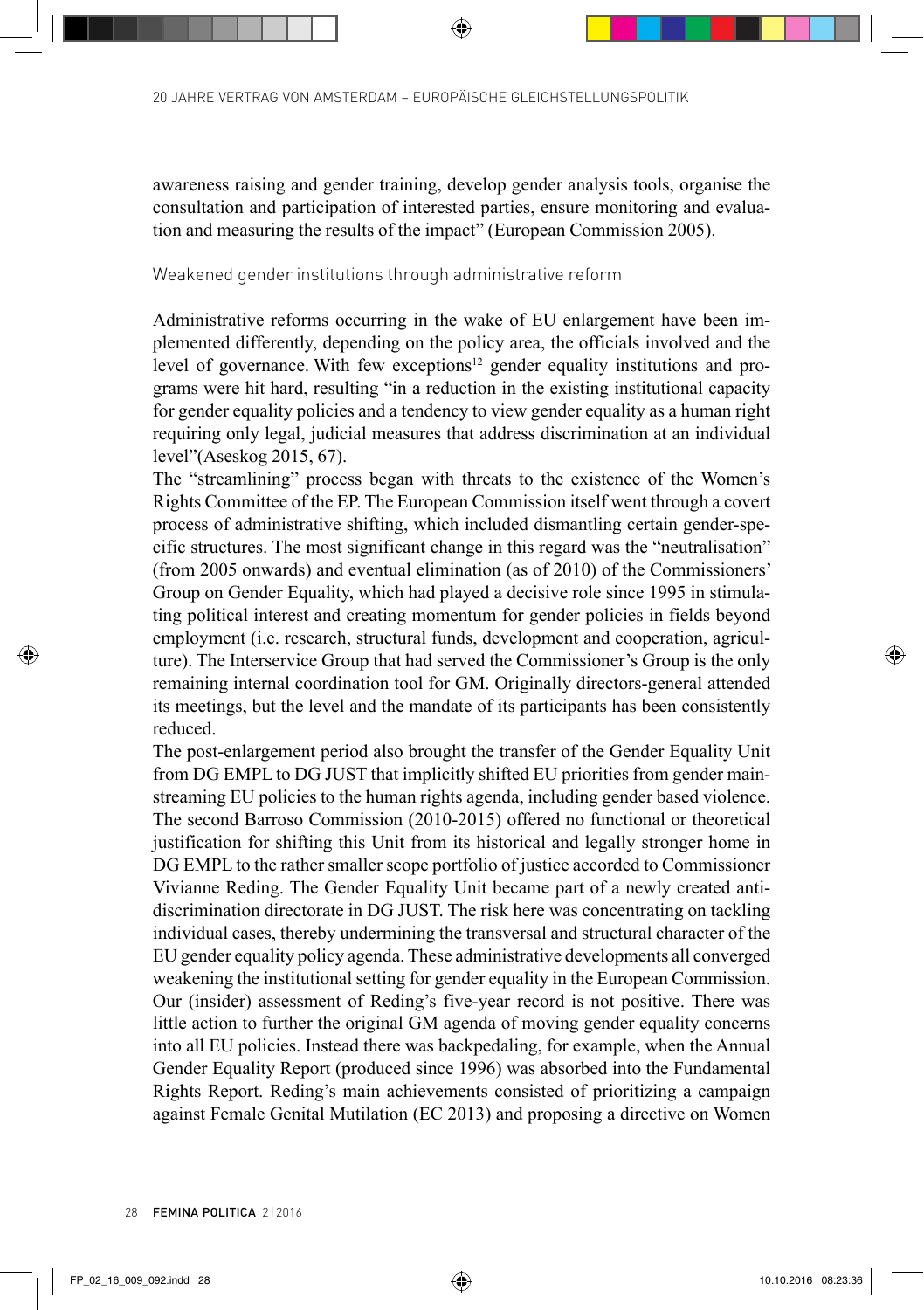on Boards in private enterprises<sup>13</sup>. While these issues were controversial enough to draw media attention, they were too narrow to become part of a GM transformational agenda.

Overall, the political and administrative legitimacy that gender mainstreaming acquired during its first decade has vanished over the last ten years under the pressure to achieve economies of scale following enlargement. Administrative reform provided the space for political priorities and personal strategies which were hostile to gender equality but did not have the chance to become operational before then. In fact, the effort to anchor the dual approach of gender mainstreaming and positive actions into the EU gender equality doxa (Commission of the European Communities 1998) supported by the strong political will of the Commissioner in charge, Anna Diamantopoulou (1999-2004)<sup>14</sup> had "protected" gender mainstreaming's strategic potential successfully in the EU policy agenda.

In the post enlargement period, one more negative factor was that in contrast to the 1995 enlargement (Austria, Finland and Sweden), none of the new EU members possessed a progressive understanding of gender equality. It is no coincidence that since 2004, gender policy documents have been repeatedly rejected by the Council, culminating with the Maternity Directive that was eventually withdrawn by the Commission due to a lack of agreement. The new member states are not the only ones rejecting gender proposals. Enlargement has created a downward spiral in which a lot of "old" member states have found significant allies, bolstering their reluctance to advance gender equality policies.

### Gender mainstreaming in the economic crisis

Many factors have converged, rendering the first ten years of the century the most "anti social policy" years in EU history: The triumph of neoliberalism favoured high levels of employment building on low-paid workers, mainly women, while enlargement brought a wave of ultraliberal enthusiasm as a reaction against communism. Damaging EU referenda in France and the Netherlands weakened the European Commission. Abandoning the "shared competences" on social policy foreseen in the Treaty, the few "social and employment" documents adopted (e.g. the Renewed Social Agenda, COM (2008) 0412) reaffirmed that the main responsibility for social policy belonged to the Member States.

The financial crisis in September 2008 could have been a wake-up call in this regard, but fiscal consolidation rapidly gained absolute priority on the EU agenda. In the employment and social policy field, unemployed auto workers, manufacturing closures, and overextended banks directed attention and money towards men<sup>15</sup>. The lack of priority accorded gender equality was paradoxically enhanced by increasing inequality between women. Highly educated women had seen their possibilities improved, such that gender equality was no longer an issue for many. Meanwhile, underprivileged women and single mothers were left to struggle with the consequences of the crisis.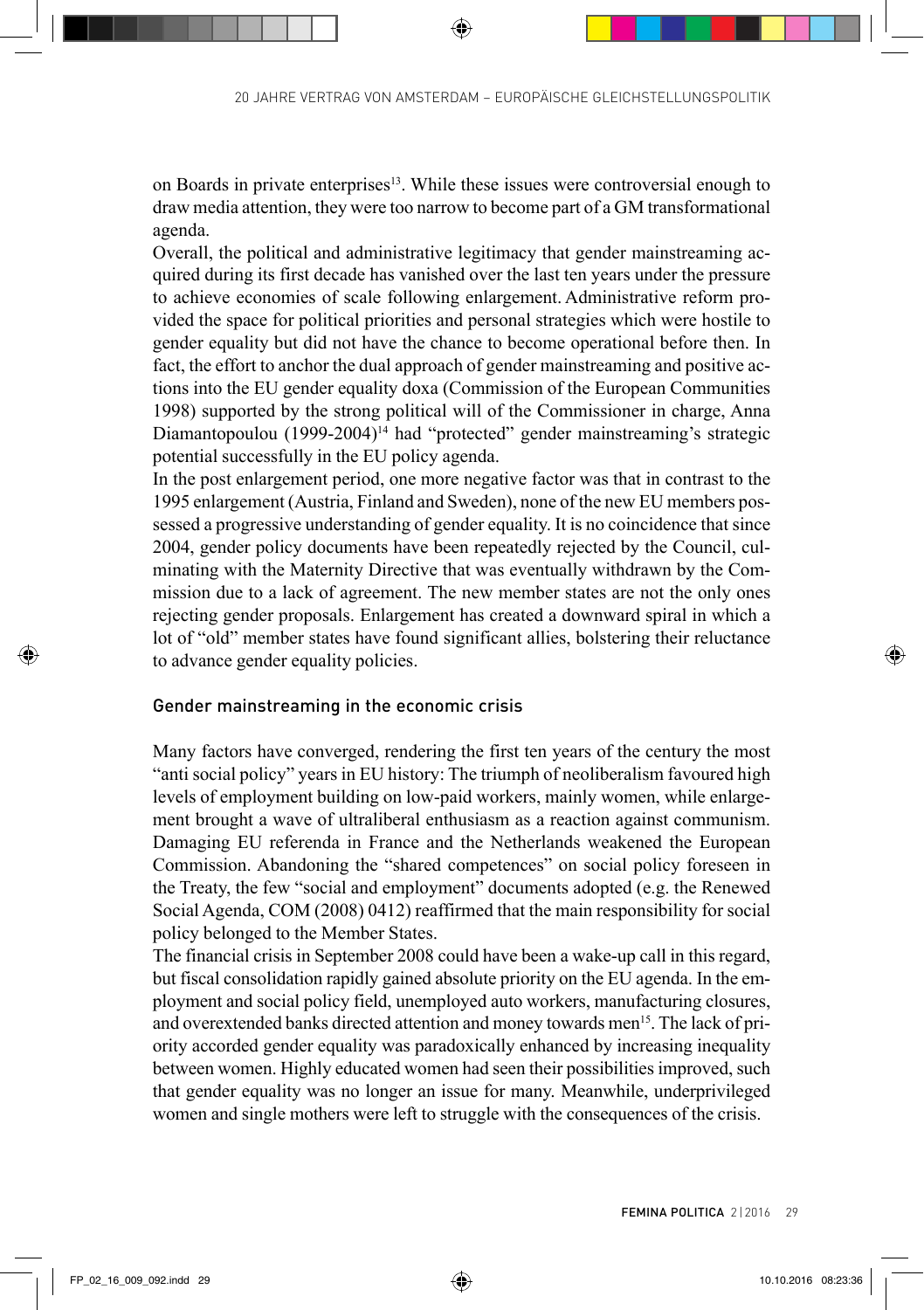The Commission spent much of its energy on designing economic and fiscal governance processes to monitor member-state budget balances. Social proposals were delayed or sent back. Bettio et al. (2012) and Karamessini/Rubery (2013) extensively documented women's worsening situation under the crisis. During that period, the words *women* and *gender* disappeared from the major EU policy documents. Even Spain's insistence (as Council President in 2010) on inserting the word *women* into the Europe 2020 strategy employment targets, was only partially successful. The strategic objective was to increase the overall employment rate. The failure to differentiate between male and female rates meant that increasing male employment figures could serve as a cover for a stagnating or declining female employment, increasing gender inequality in the labour market.

The major documents used to monitor post-crisis trends such as the Annual Growth Survey, the European Semester and the National Reform Programmes paid little attention to the Treaty's gender mainstreaming provisions. The Gender Equality Unit efforts to integrate gender issues were rarely supported by the rest of the Commission. Some member states were occasionally asked to improve their childcare facilities or to promote more "flexible employment" to allow for the reconciliation of work and family. Posing no challenge to gender roles, the use of these two policy issues was as far as the Commission seemed able to go in addressing women's unemployment (EC 2015b). Reversing commitments made in previous policy documents to promote more sharing of family and work responsibilities, this period jettisoned the transformative potential of gender mainstreaming.

The UN Millennium Goals Agenda, along with the EU Social Investment Package (approved in 2013), slightly revived policy makers' interest in gender equality. A few of the financing programmes included in the 2014-2020 Multiannual Financial Framework (HORIZON 2020, EASI, Structural funds) used the terms *gender* or *women*. The references were nonetheless cautious, producing a very limited impact as streamlining took its toll: for instance, EU technical support for gender mainstreaming in policies and projects funded by the European Social Fund (2007- 2013) at national level merged with other horizontal ESF priorities in the following programming period 2014-2020<sup>16</sup>.

### Gender mainstreaming: too hard to die?

Twenty years after the 1995 Beijing Conference, when GM first appeared as an alternative strategy, there are still many reasons to believe that a broader, deeper approach is necessary if the EU is to honor the equality commitments it has made across the Treaties. At present, gender inequalities are stable or on the rise within the EU member states (EC 2015c) amidst other mounting, crisis induced inequalities (OECD 2011; Karamessini/Rubery 2013). In 2016, it is still possible to have an all male government (in 3 EU Member States), and despite higher numbers of women in leadership positions we are far from equal political and economic representation.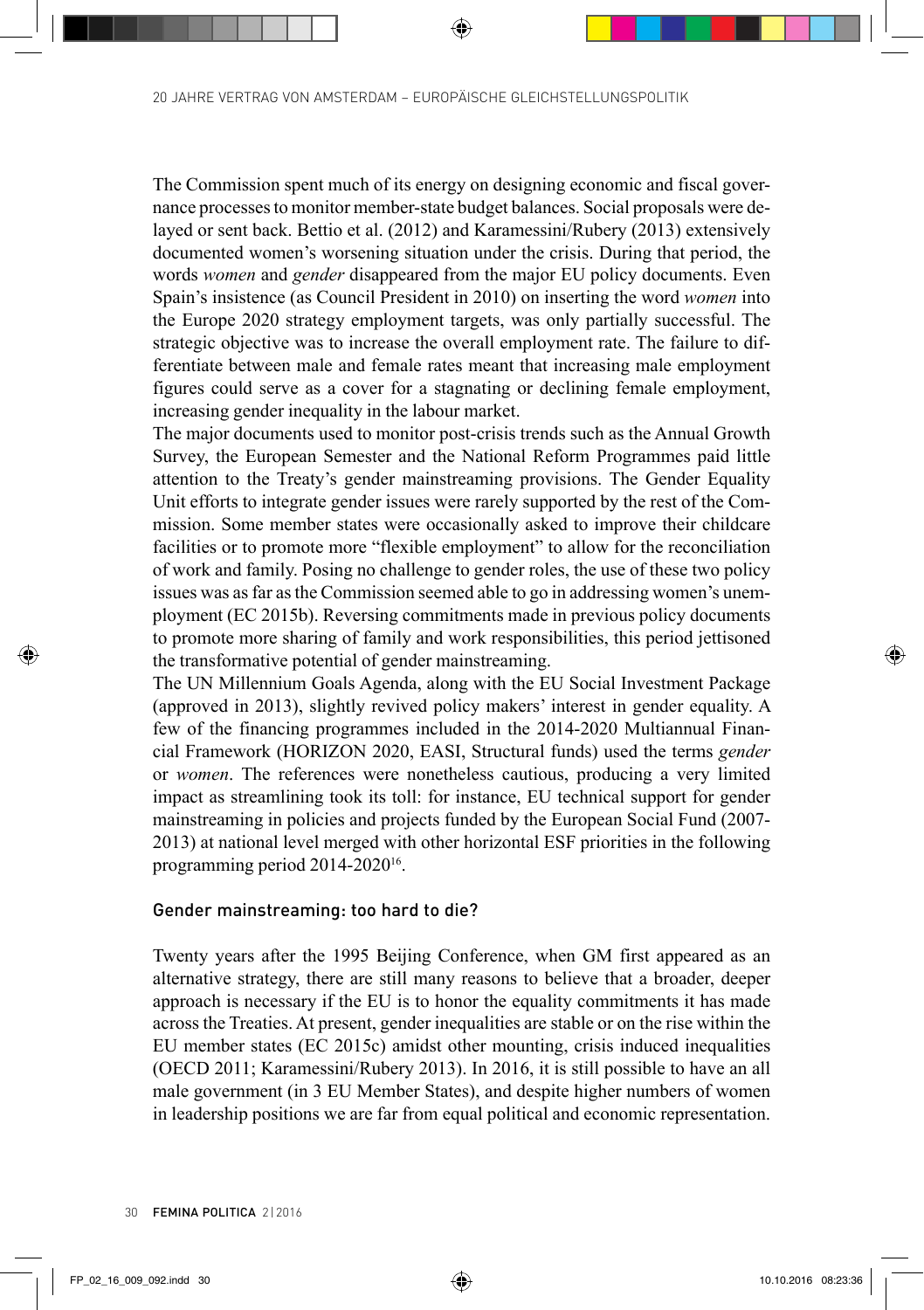Violence against women is still widespread and unduly tolerated, with drastic consequences. The overall difference in all areas of life from money to health between women and men was at 54 on a scale of 100 in 2012 according the Gender Equality Index of  $EIGE<sup>17</sup>$ . This means that the level of gender equality is still only half way there after decades of policies to "promote gender equality and eliminate inequalities".

At the Commission level, it appears that gender equality has only superficially or temporarily influenced the administrative culture and decision-making processes. The recently issued "Strategic Engagement for Gender Equality" (2015-2019) (2015a) of the Commission contains interesting benchmarks, such as calling for a report on gender mainstreaming in the Commission in 2017, as well as for an internal report on the Strategy's implementation. However, the text is not a Communication to the EP and the Council. It has the lowest status as an internal document issued by the Commission services without approval by the College of Commissioners. It contains no binding provisions or requests for member state commitments, and uses conditional tense. Even the Council criticised the Commission's very low-key approach.

The negative assessment of the current situation and the failure to achieve progress has reached such a level that it is now censured by relevant European organisations (European Women's Lobby, European Trade Union Confederation) and by the European Parliament.

A wake-up call leading to a rebirth of GM?

Along with countless other researchers, we believe that the

"limited impact of gender mainstreaming on EU policy outputs, therefore, reflects not an inherent flaw of the mainstreaming concept, but rather the Commission's choice to rely almost exclusively on soft incentives in implementation" (Hafner-Burton/Pollack 2008, 0).

It is also argued that it reflects the choice of an implicitly integrationist approach rather than a fundamental rethinking of policy making from a gender perspective (Verloo 2001). One major evidence of feminist efforts to change practices and policies at the EU level is the collective knowledge acquired across Europe, often on a smaller scale of good practices and projects that can have a big impact on the design of major policy tools and methods.18

Twenty years of experience in implementing, theorising and analyzing gender mainstreaming have provided lessons and ideas as to how this "transformative tool" could become valuable for gender equality policy in the EU and the member states. In this last part of the article we highlight the most important assets that allow us to argue that GM is not yet dead and that it is worth investing in it as a major policy making strategy for gender equality.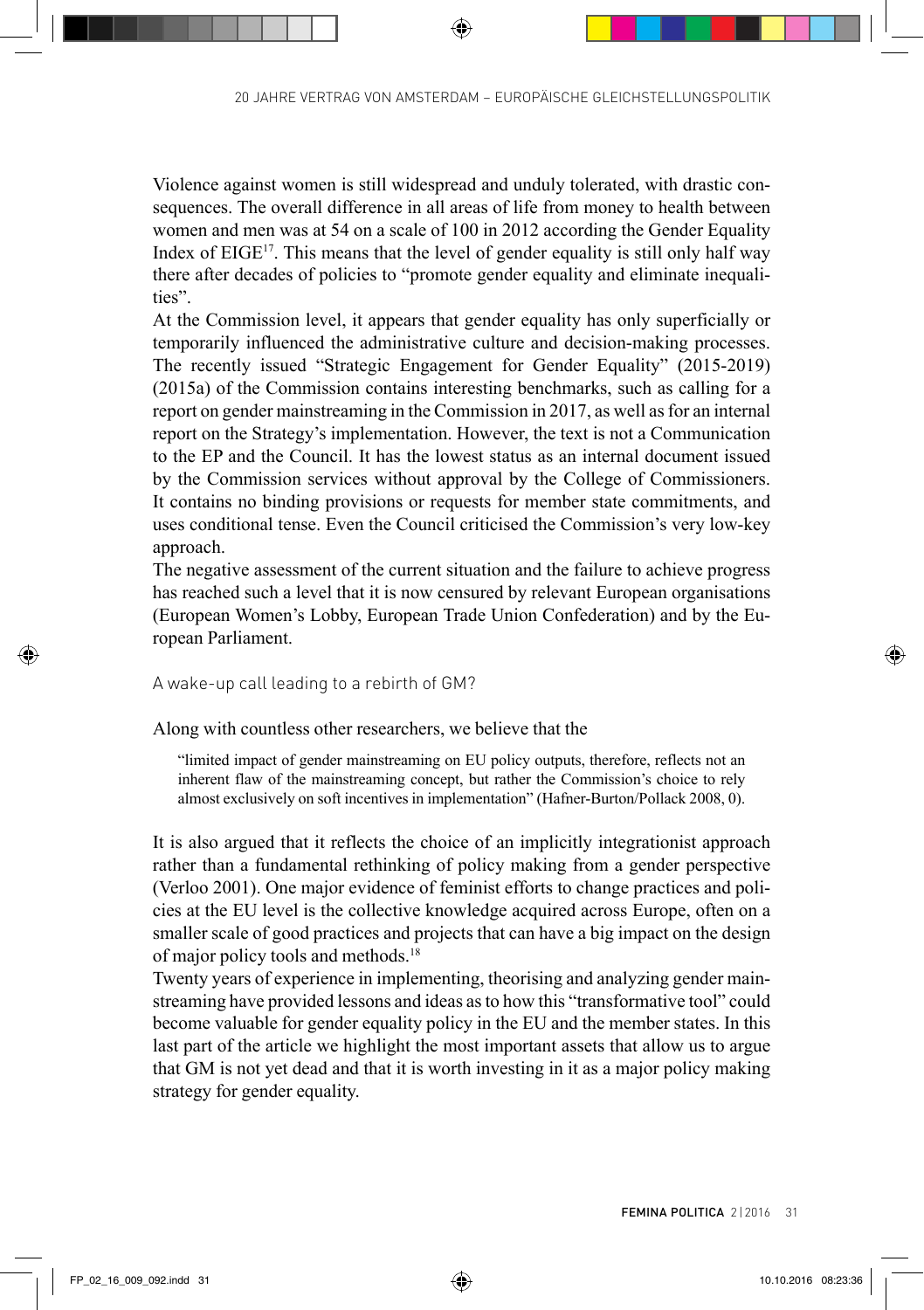First, there is a *strong legal and policy framework for gender equality,* resting on the foundation of gender mainstreaming and positive actions embedded in the existing treaties. Despite the fluid meaning of gender mainstreaming found in policy documents and objectives, the legal basis remains a source of legitimacy. Given the right circumstances, it can function as a source of human and financial support for appropriate policies. One example derives from the ways in which Article 3 of the Amsterdam Treaty offered a basis for the Communications of the Commission and Conclusions of the Council which formalised a women and science policy in DG Research in the late 1990s (Hubert 2010; Mergaert 2012).

Secondly, there is more than *enough expertise, with relevant structures* rooted in EU and member state institutions that can be harnessed for the purpose of furthering gender equality and gender mainstreaming (EIGE 2014). Knowledge, arguments, tools and mechanisms have been refined over a span of twenty years, and many mainstreaming processes (often using gender budgeting as a central tool) have been implemented at the regional, local, national and EU levels in pursuit of equality.

Thirdly*, gender-analysis* has proven that equality policies must cover a whole range of policy arenas (health, IT, space, environment, etc.) and not only economic and social domains. It is crucial that gender analysis in all European policy fields be supported by gender impact assessments and gender budgeting, so that policy makers are aware of available resources and their distribution by gender. Since the gender budgeting feasibility study commissioned in 200819, the Commission has taken very timid steps to integrate gender into its policy processes but sufficient examples and methodology are now available if the college were willing.

Fourthly, EU policies influence and, in some areas, shape *national policies* through binding measures, incentives and the exchange of good practices.<sup>20</sup> It is therefore crucial to continue evaluating the impact of EU GM strategies at the national level. When GM is linked to eligibility for EU funding, its impact has to be acknowledged, evaluated and credited to EU policies. In some cases, "pressure" from EU institutions may have lapsed, especially when economic and fiscal priorities predominate, but this, too, could change. $21$ 

Finally*,* one additional strength of EU gender equality policy has been its ability to maintain close links with society. The social "use" of the EU legal basis continues to depend on the links between collective action and the institutional framework (control mechanisms, etc.). Collective action relies on vibrant *social (feminist and women's) movements*, while institutional control mechanisms rely on political will and diligent administration. The role of EU-funded umbrella associations like the European Women's Lobby remains a key factor for mobilising women's organisations behind EU policymaking.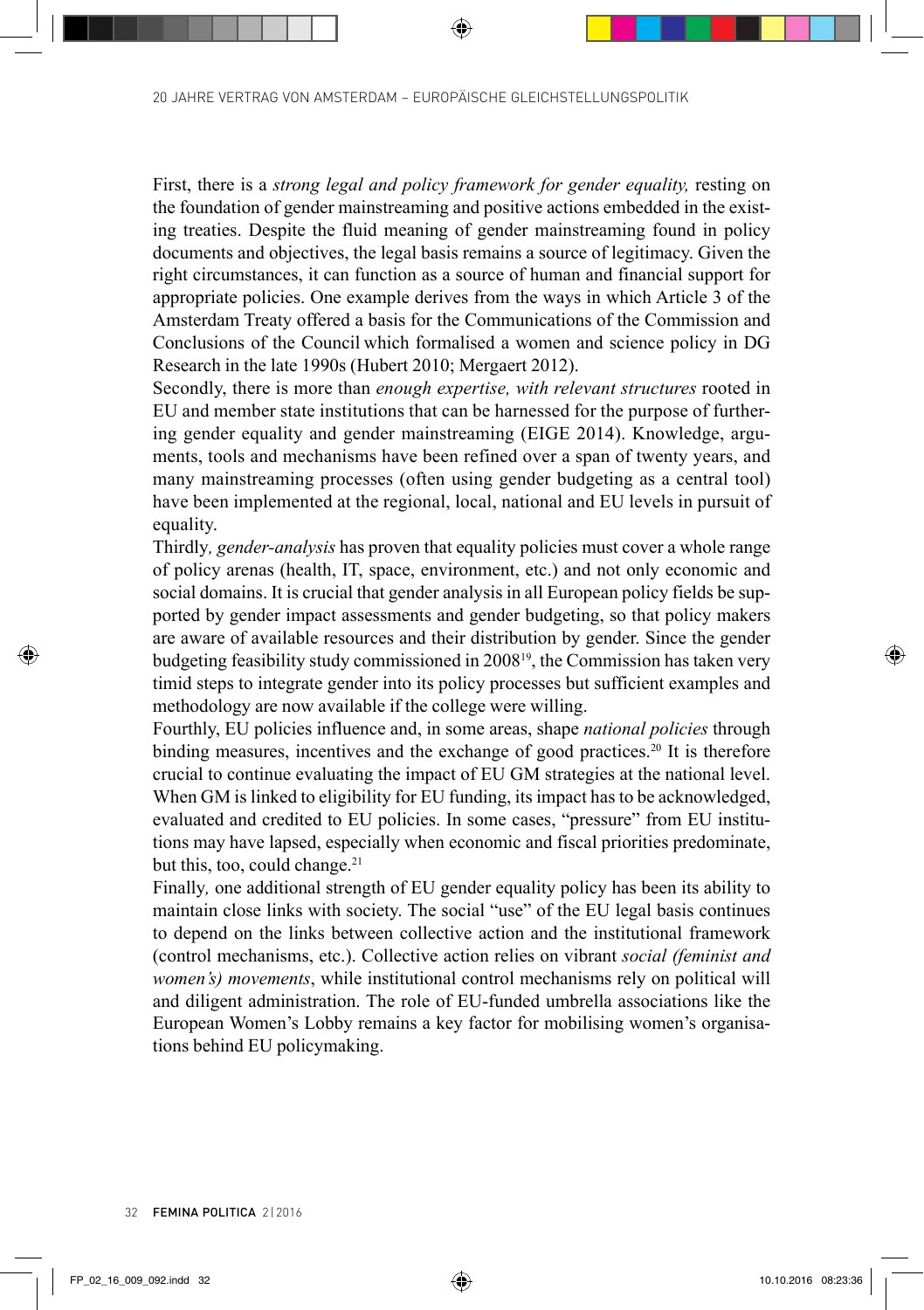## Conclusion

In conclusion**,** we argue that even though GM has been hindered by a political context dominated by enlargement and the economic crisis, on a back drop of definitional problems, administrative reforms and budgetary restrictions, the dual approach – an EU policy characteristic – remains a firmly embedded, well documented strategy for advancing gender equality in relevant policy domains. Introduced in the 1990s, gender mainstreaming offers a revolutionary approach to gender equality. Departing from older efforts to "compensate the disadvantages suffered by women on the labour market", gender mainstreaming (along with the concept of parity democracy from the same period) opened policy makers to an approach challenging the social construction of gender roles in all policies. It shifted the focus from injecting women into an androcentric world to an understanding of gender inequality as a structural problem upheld by institutions reproducing the subordination of women (Alfama Guillén 2015).

While it may sound bureaucratic, gender mainstreaming is a highly "political exercise" that has impelled the Commission to move a long way through a mix of internal tensions and opportunities. The backlash against gender equality experienced in most fields over the last ten years has not undermined the legitimacy of EU equality policy; gender mainstreaming and positive action have been implemented at national and other levels with some degree of success.

The mobilisation of administrative actors and civil society is an asset, but generating the momentum necessary for this transformative policy requires explicit political leadership. As the main EU actor, the European Commission still possesses the exclusive right of initiative according to the Treaties, and thus remains the main driver. Fighting member state resistance to gender mainstreaming and creating a more inclusive Europe go hand in hand.

### Notes

- 1 The authors thank Joyce Mushaben, Alison Woodward and two reviewers for their essential contribution to this paper.
- 2 Cf. Communication on Equal Opportunities for Women and Men. The Third Medium-term Community Action Programme 1991-1995. COM (90) 449.
- 3 "(A)n active and visible policy of mainstreaming a gender perspective, inter alia, in the monitoring and evaluation of all policies and programmes" (Beijing Platform for Action 1995: paragraph 292).
- 4 Cf. a EU funded research project (Verloo 2007; see also [www.mageeq.net\).](http://www.mageeq.net)
- 5 Equality between women and men had to become the leading thread of the Community action according to President of the European Commission Jacques Santer (inaugural speech in the European Parliament in 1995).
- 6 The Commission understood that for Sweden gender equality was a question of national identity on the international scene.
- 7 "The systematic integration of the respective situations, priorities and needs of women and men in all policies and with a view to promoting equality between women and men and mobi-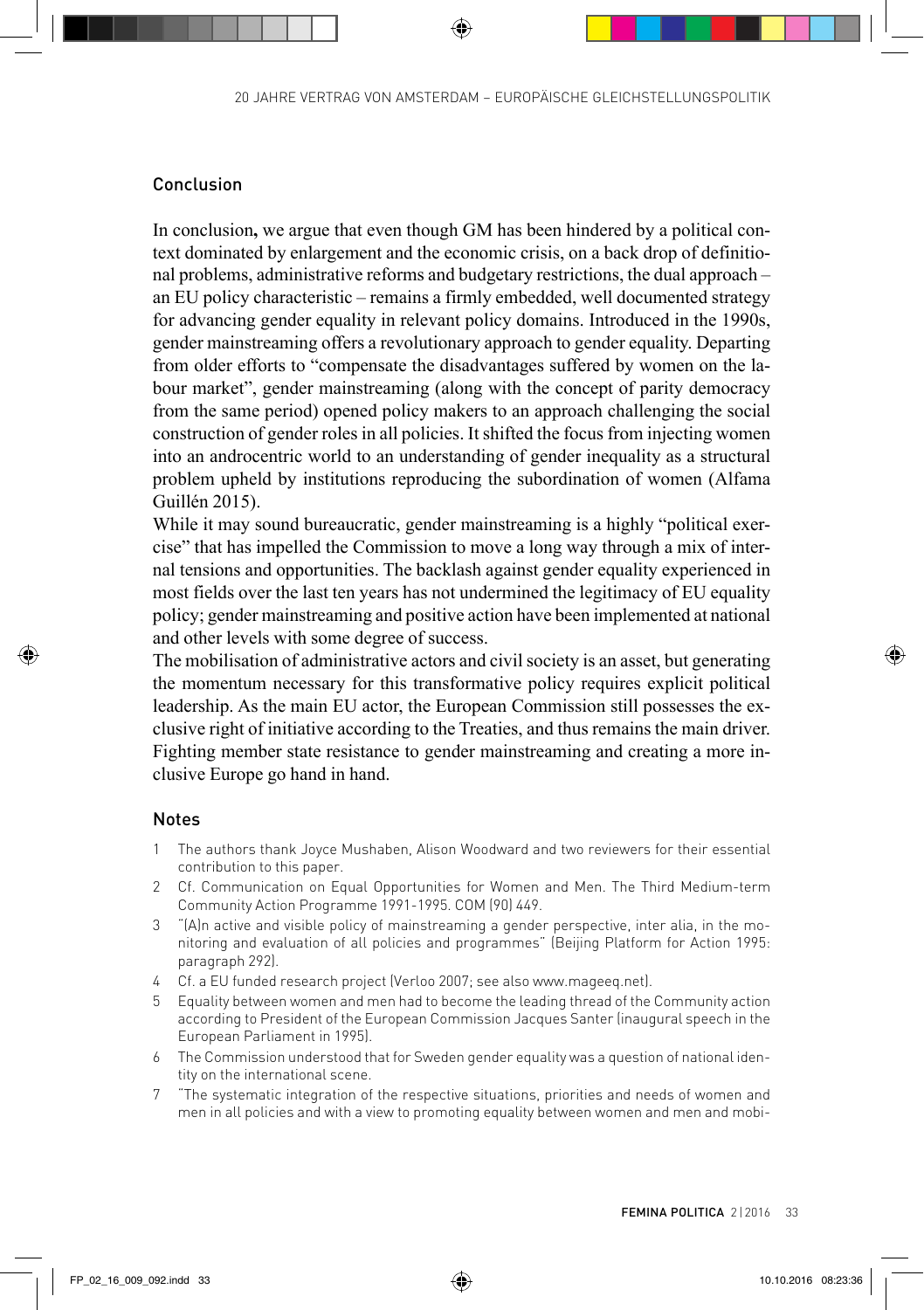lizing all general policies and measures specifically for the purpose of achieving equality by actively and openly taking into account, at the planning stage, their effects on the respective situation of women and men in implementation, monitoring and evaluation" (CEC 1996).

- 8 See Mergaert/Lombardo (2014) for another useful typology drawn from empirical research.
- 9 Around € 10 million.
- 10 I.e. the Specific Social Employment and Equal Opportunities Programme managed by DG Employment.
- 11 The Commissioner's title since 2014 is European Commissioner for Justice, Consumers and Gender Equality.
- 12 The "women and science" policy indirectly benefitted from the reform of DG Research and Innovation, thanks to a positive convergence of factors and the support of the European Parliament Budget Committee (Hubert 2010).
- 13 Cf. Communication on Gender Balance in Business Leadership: a Contribution to Smart, Sustainable and Inclusive Growth. COM (2012) 615; Proposal for a Directive on Improving the Gender Balance among Non-executive Directors of Companies Listed on Stock Exchanges and Related Measures. COM/2012/0614.
- 14 Coupled with the appointment of Barbara Helfferich, former General Secretary of the European Women' Lobby, to her cabinet.
- 14 For instance, the creation of a European Globalisation Adjustment Fund (Regulation (EC) 1927/2006 and Decision 2008/916/EC), reallocating structural funds to save mainly male employment (EU 2006, EU 2008).
- 16 Regulation No 1304/2013 of 17 December 2013 on the European Social Fund and Repealing Council Regulation (EC) No 1081/2006.
- 17 Cf. [http://eige.europa.eu/gender-statistics/gender-equality-index \(1](http://eige.europa.eu/gender-statistics/gender-equality-index)2.09.2016).
- 18 See EIGE's studies and collection of good examples.
- 19 The study made by GHK Consulting was sent to the EP but not published by the Commission.
- 20 Impact is also significant at regional and local levels, especially using EU initiated policy instruments like the European Charter for Equality of Women and Men in Local Life, adopted by the Council of the European Municipalities and Regions in 2006.
- 21 National policies can also influence EU policy, either through the Council of Ministers or by role model. A good example is the Swedish government that declared itself feminist and made a clear commitment to promoting gender equality in all policies, in particular adopting a transformative implementation of GM in its foreign policy (EC 2015c, 40).

#### References

Alfama Guillén, Eva, 2015: Mapping Gender Mainstreaming Implementation Challenges. Paper presented at the 4th European Conference on Politics and Gender. Uppsala.

Aseskog, Birgitta, 2015: Gender Equality Governance and Tools. Time to Move Up a Gear. In: Bettio, Fransesca/Sansonetti, Silvia (Eds.): Visions for Gender Equality Policy. Luxembourg, 67-71.

Abels, Gabriele/Mushaben, Joyce M. (Eds.), 2012: Gendering the European Union. New Approaches to Old Democratic Deficits. Basingstoke.

Bettio, Fransesca et al 2012: The Impact of the Economic Crisis on the Situation of Women and Men on Gender Equality Policies. Synthesis Report. Luxembourg.

Braithwaite, Mary, 2000: Mainstreaming Gender in the European Structural Funds. Workshop Mainstreaming Gender in European Public Policy. Madison.

Commission of the European Communities, 1986: Communication on Second Medium-Term Community Programme on Equal Opportunities for Women (1986-1990). In: Bulletin of the European Communities, Supplement, 3.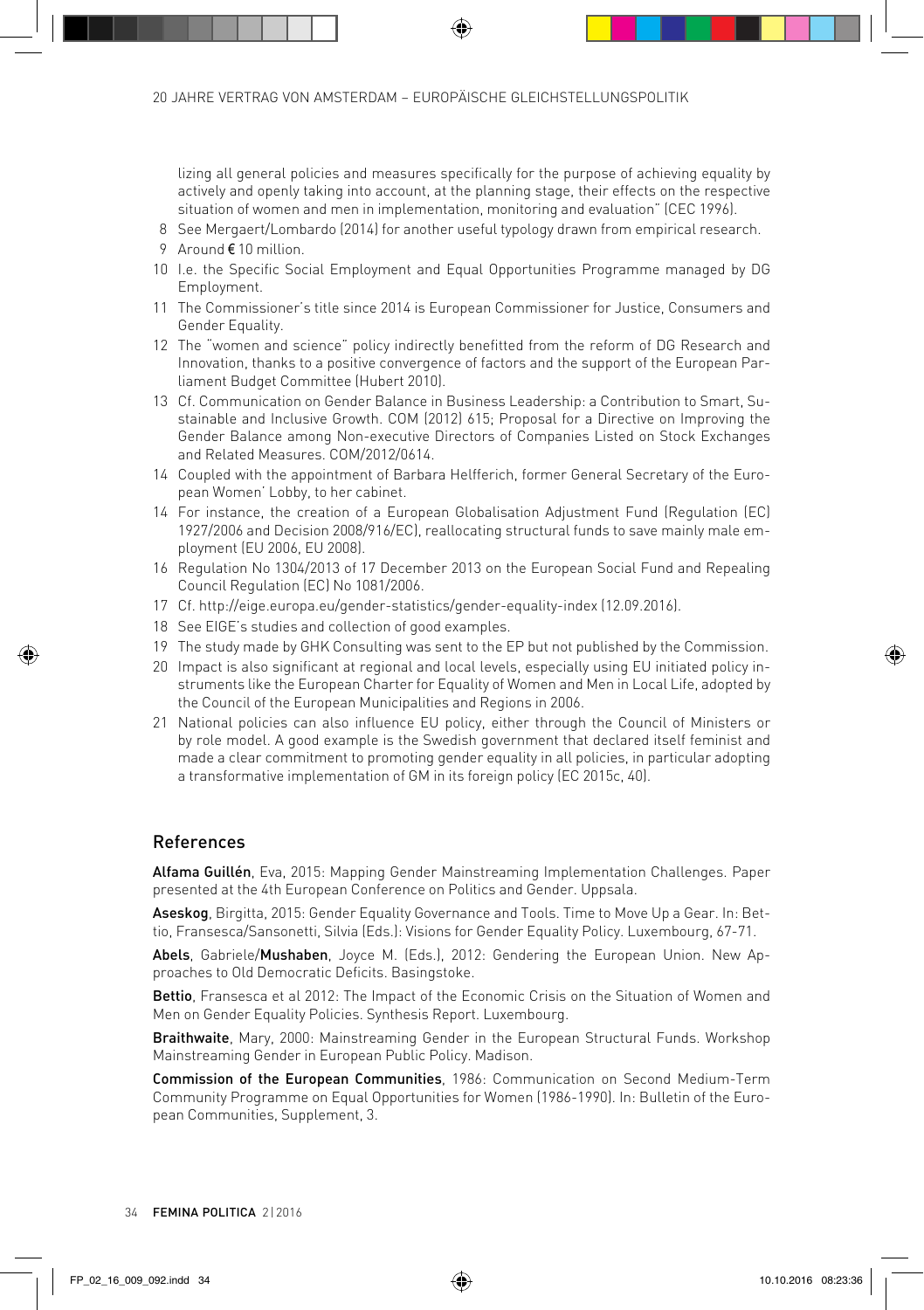Commission of the European Communities, 1996: Incorporating Equal Opportunities for Women and Men into All Community Policies and Activities. COM (96) 67.

Commission of the European Communities, 1998: Progress Report From the Commission on the Follow-up of the Communication: Incorporating Equal Opportunities for Women and Men into All Community Policies and Activities. COM (98) 122.

Council of Europe, 1998: Gender Mainstreaming: Conceptual Framework, Methodology and Presentation of Good Practices. EG-S-MS (98) 2.

European Commission, 2005: EQUAL Guide on Gender Mainstreaming. Luxembourg.

European Commission, 2013: Communication: Towards the Elimination of Female Genital Mutilation COM (2013) 833.

European Commission, 2015a: Strategic Engagement for Gender Equality 2016-2019. SWD (2015) 278.

European Commission, 2015b: Employment and Social Developments in Europe 2015. Luxembourg.

European Commission, 2015c: Annual Report between Women and Men 2015. Luxembourg.

European Institute for Gender Equality (EIGE), 2014: Effectiveness of Institutional Mechanisms for the Advancement of Gender Equality. Review of the Implementation of the Beijing Platform for Action in the EU Member States. Luxembourg.

Hafner-Burton, Emilie/Pollack, Mark, 2008: Mainstreaming Gender in the European Union. Getting the Incentives Right. In: Social Science Research Network. <http://ssrn.com/abstract=1287859> (12.09.2016).

Hoskyns, Catherine, 2004: Mainstreaming Gender in the EU's Macroeconomic Policy: Institutional and Conceptual Issues. Paper presented at the European Consortium for Political Research (ECPR) Conference, Bologna.

Hubert, Agnès, 2010: Dynamiques Transnationales dans le développement de la Politique Européenne Femmes et Sciences. In: Bérengère Marques-Pereira/Meier, Petra/Paternotte David, (Eds.): Au delà et en deçà de l'Etat, le Genre entre Dynamiques Transnationales et Multiniveaux. Brussels, 153-167.

Hubert, Agnès, 2012: Gendering Employment Policy. From Equal Pay to Work-Life Balance. In: Abels, Gabriele/Mushaben, Joyce M. (Eds.): Gendering the European Union: New Approaches to Old Democratic Deficits. Basingstoke, 146-168.

Hubert, Agnès/Stratigaki, Maria, 2011: The European Institute for Gender Equality. A Window of Opportunity for Gender Equality Policies? In: European Journal of Women's Studies. 18 (2), 169-181.

Jacquot, Sophie, 2015: Transformations in EU Gender Equality. From Emergence to Dismantling. Basingstoke.

Karamessini, Maria/Rubery, Jill (Eds.), 2013: Women and Austerity. The Economic Crisis and the Future for Gender Equality. London.

Kronsell, Annica: 2012: Gendering Theories of European Integration. In: Abels, Gabriele/Mushaben, Joyce M. (Eds.): Gendering the European Union: New Approaches to Old Democratic Deficits. Basingstoke, 23-40.

Liebert, Ulrike, 2002: Europeanising Gender Mainstreaming. Constraints and Opportunities in the Multilevel Euro-polity. In: Feminist Legal Studies. 10 (3), 241-256.

Lombardo, Emmanuela, 2005: Integrating or Setting the Agenda? Gender Mainstreaming in the European Constitution-Making Process. In: Social Politics. 12 (3), 412–432.

Lombardo, Emmanuela/Meier, Petra, 2006: Gender Mainstreaming in the EU. Incorporating a Feminist Reading? In: European Journal of Women's Studies. 13 (2), 51-166.

Lombardo, Emmanuela/Meier, Petra/Verloo, Mieke (Eds.), 2009: The Discursive Politics of Gender Equality. Stretching, Bending and Policy-making. London.